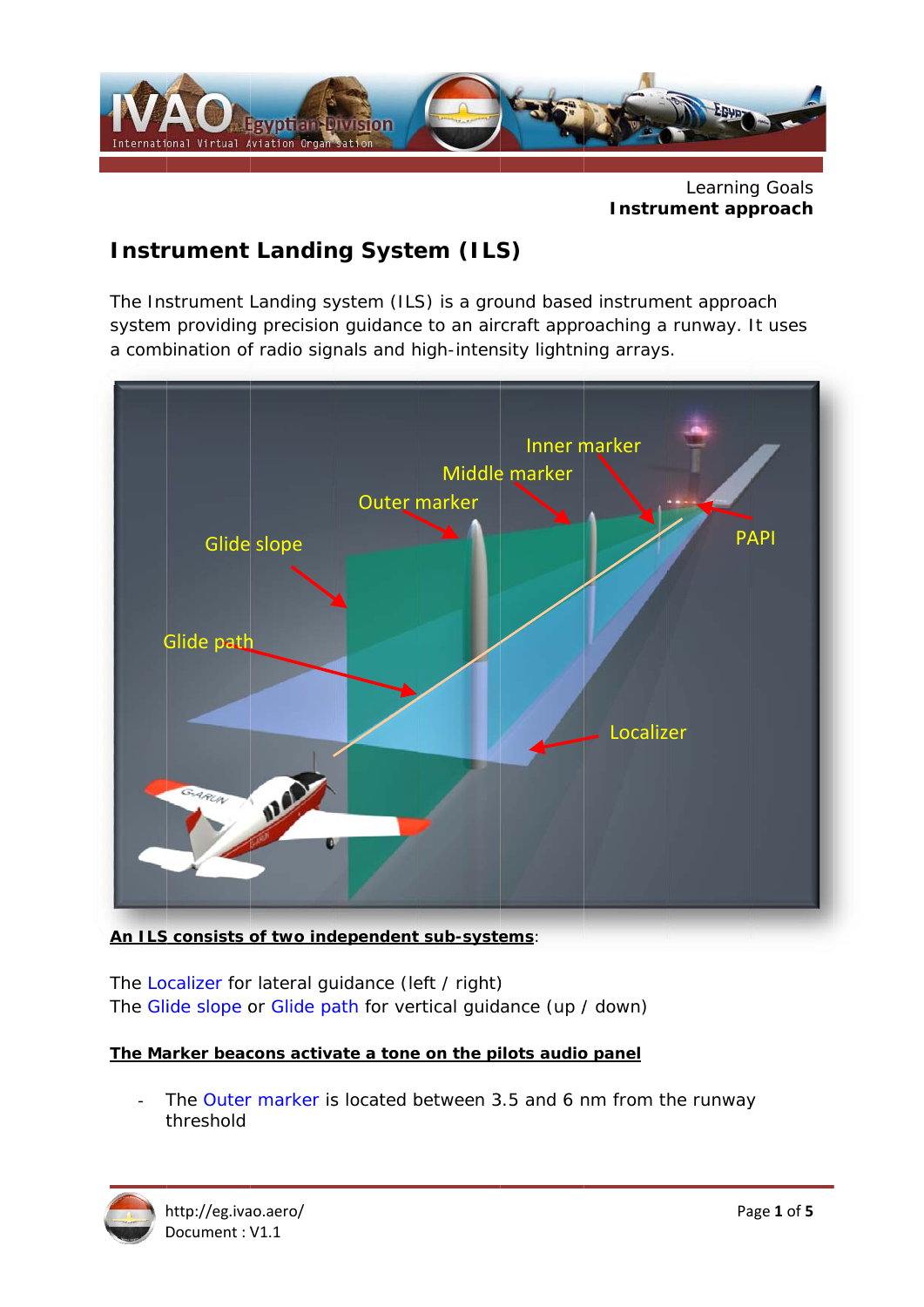- The Middle marker is located at the critical point for the missed approach.  $\mathbb{Z}$ Here you have to decide....shall I land...or declare a missed approach and go-around.
- The Inner marker (when installed) is ideally at a distance of approximately  $\overline{a}$ 100 ft from the threshold.

### **VASI**

The Visual Approach Slope Indicator (VASI) is a system of lights on the side of an airport runway that provides visual descent guidance information during the approach to a runway.

### **Types of VASI:**

| <b>Standard VASI</b> | 2 sets of lights. 1 set at the beginning of the runway and 1<br>set 7 meters further. |
|----------------------|---------------------------------------------------------------------------------------|
| PAPI <sub>4</sub>    | Precision Approach Path Indicator with 4 sets of lights in a                          |
|                      | line along the runway                                                                 |
| PAPI <sub>2</sub>    | Precision Approach Path Indicator with 2 sets of lights in a                          |
|                      | line along the runway.                                                                |
| <b>T-VASI</b>        | Three colored light sets shaped in a T.                                               |
|                      |                                                                                       |





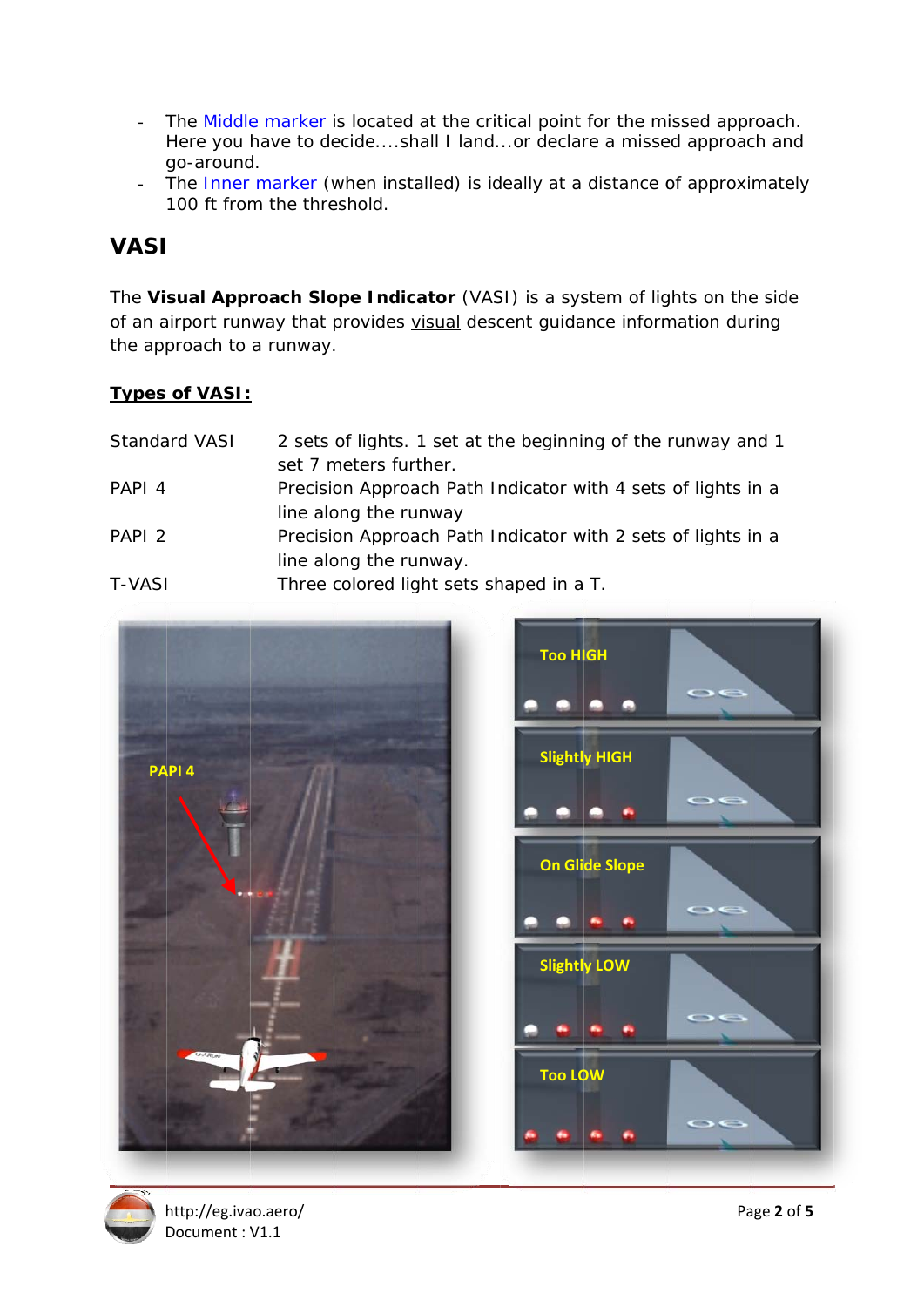## **Flying an ILS approach**

- Lookup the ILS frequency of the runway in your GPS.  $\overline{a}$
- Transfer the ILS frequency in your radio stack NAV 1  $\mathbb{L}$
- Select you APP (approach) ON in your Master control panel  $\mathbb{L}^{\mathbb{N}}$
- Select the MKR (Marker) in your Audio control panel of the Radio stack  $\overline{a}$



Start your approach turn to intercept the ILS at an angle of intercept of 30 degrees (approach speed)

For example: the runway heading is 180 degrees

The runway is on your right side: start your turn at heading  $180-30 = 150^\circ$ The runway is on your left side : start your turn at heading  $180+30 = 210^\circ$ 



Descend below the Glide path to intercept  $\overline{a}$ 

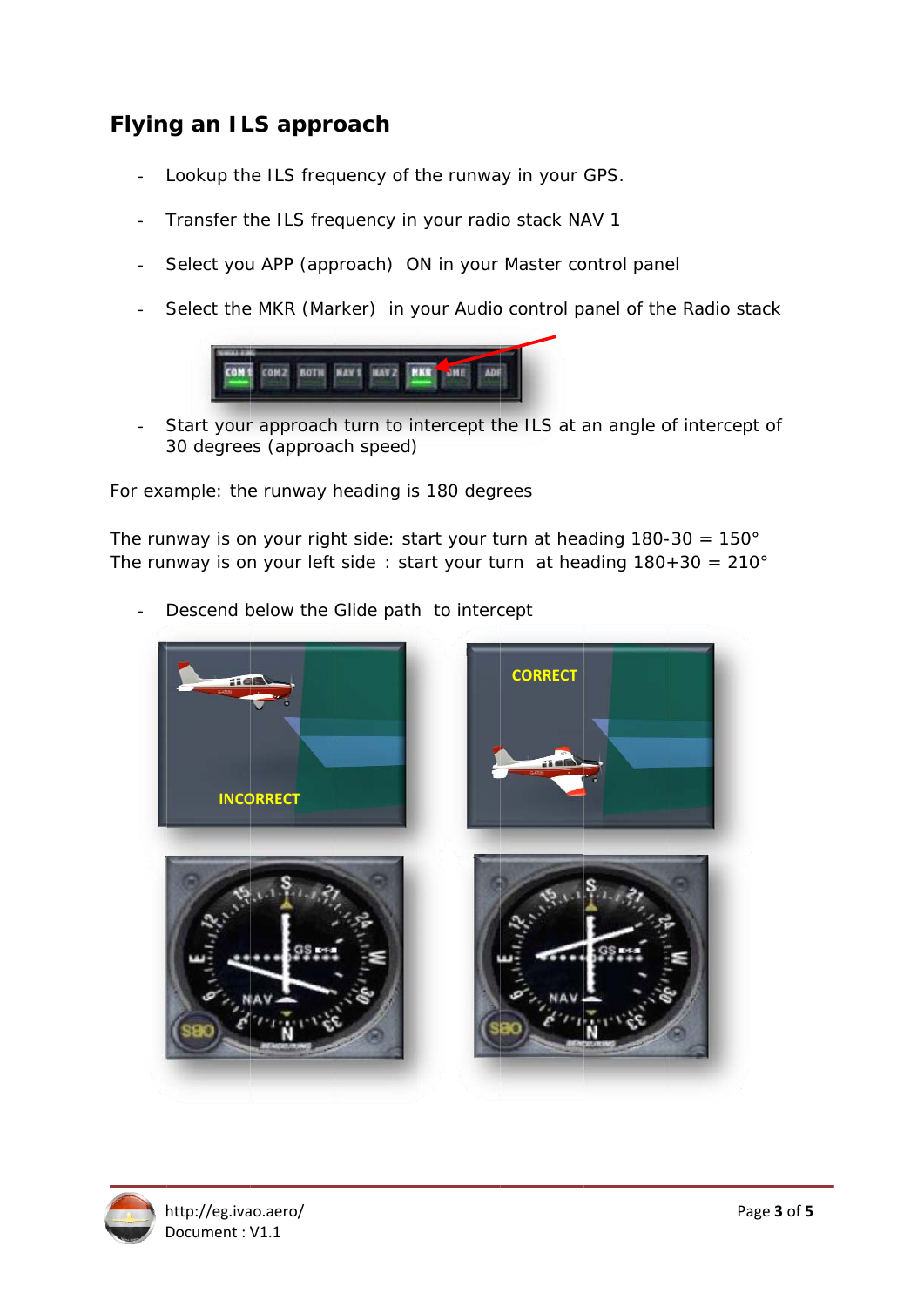When the Localizer indicator in your VOR1 indicator starts moving, your  $\overline{a}$ aircraft will turn on the ILS automatically and line you up.



**Established on the Localizer** 

When the Glide slope indicator in your Primary flight display starts moving your aircraft will automatically start its descend towards the runway.



When passing the Markers you will hear a tone from your Audio control panel. An indicator will light up.



- when runway in sight ... switch off auto pilot and stay on the glide slope.
- Keep visual on the runway and decide if it's safe to continue your manual  $\omega_{\rm{max}}$ approach to land or declare a missed approach and go-around.

#### Practice your ILS approach / Landing at any airport and even better ......in other aircraft types.